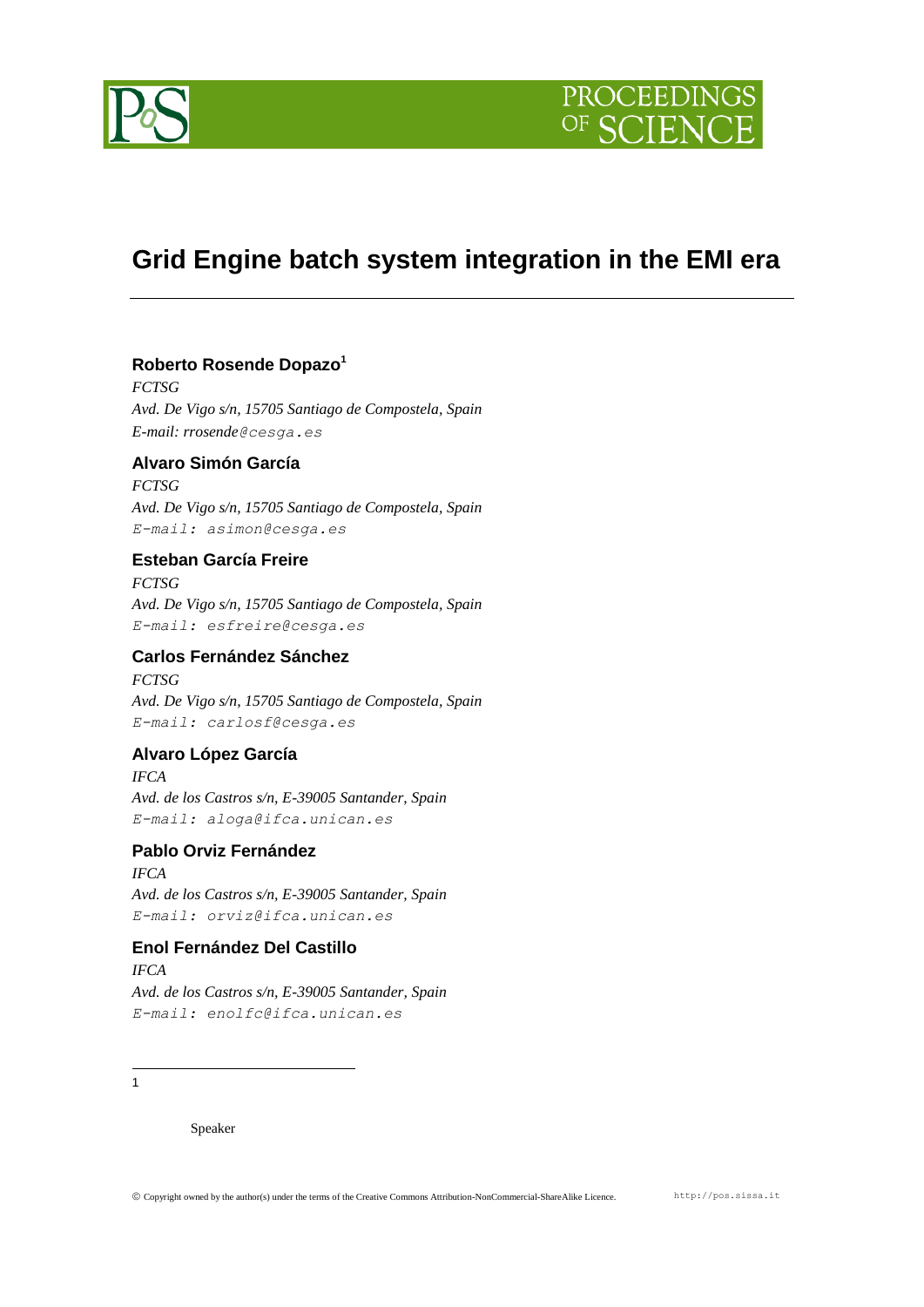



## **Gonçalo Borges**

*LIP Av. Elias Garcia 14 - 1º, 1000-149 Lisboa, Portugal E-mail: goncalo@lip.pt*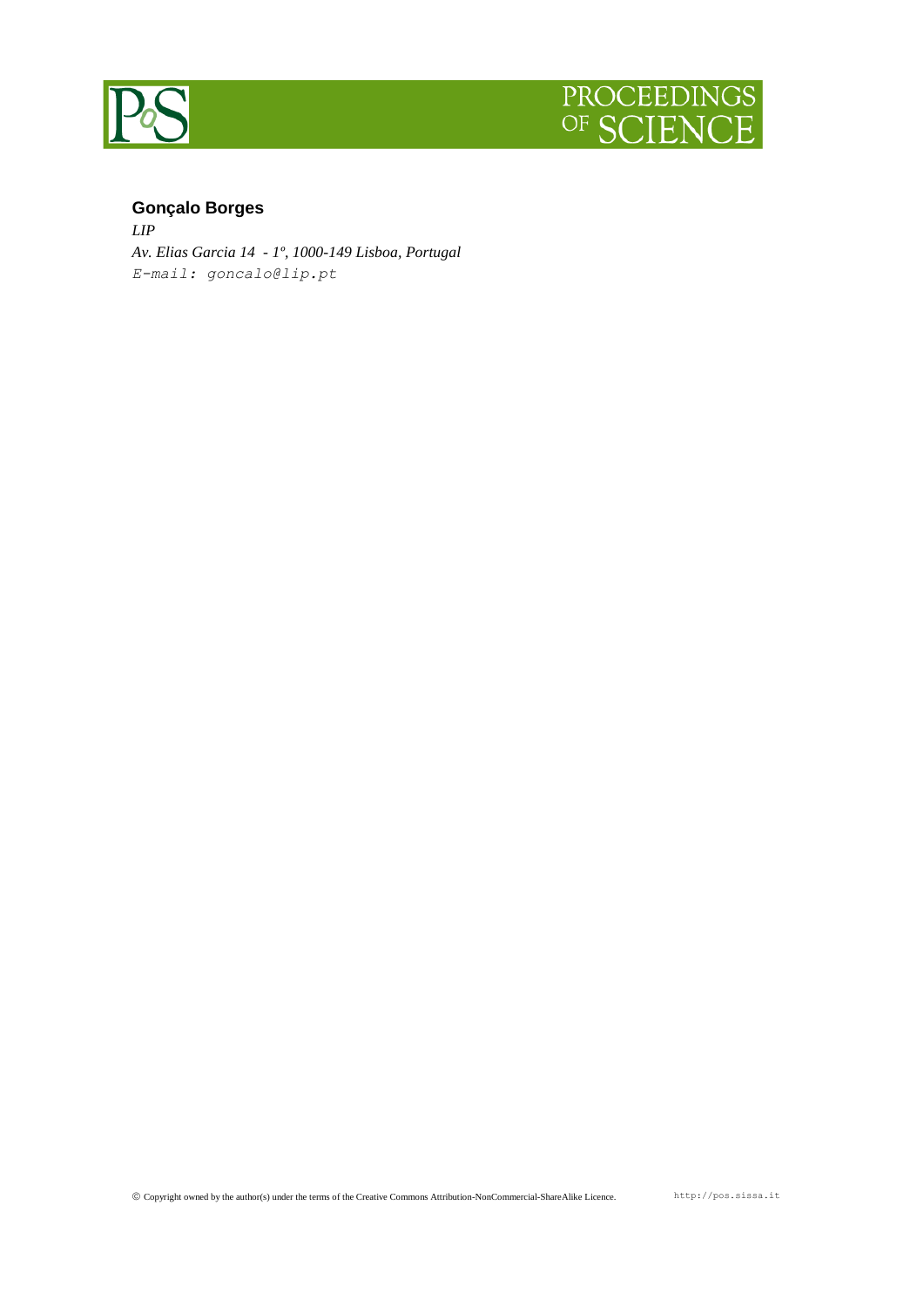

# PROCEEDIN

## **1. Introduction**

Grid Engine integration in the EMI era is a continuation of EGEE work in CREAM and SGE connection. GE provides important features for grid computing supports for up to 10.000 nodes per master server fully integrated MPI support, a complete administration GUI, a very complete documentation.

This work was initiated by EGEE project with Sun Grid Engine, which is one of the most popular batch system. Initially it was developed by CESGA, LIP and Imperial College of London in EGEE and actually it's developed by CESGA, LIP and IFCA members.

## **2. Overview**

Here we can see a graph about how CREAM and GE integration works.



A job is send by CREAM system using BLAH functions, job submission is processed by sge\_submit.sh script which generates a wrapper recollecting all parameters that are defined by the user or defined by default by site administrator. When a job is sent it's automatically registered in BLAH Job Registry from which jobs are monitored by BupdaterSGE.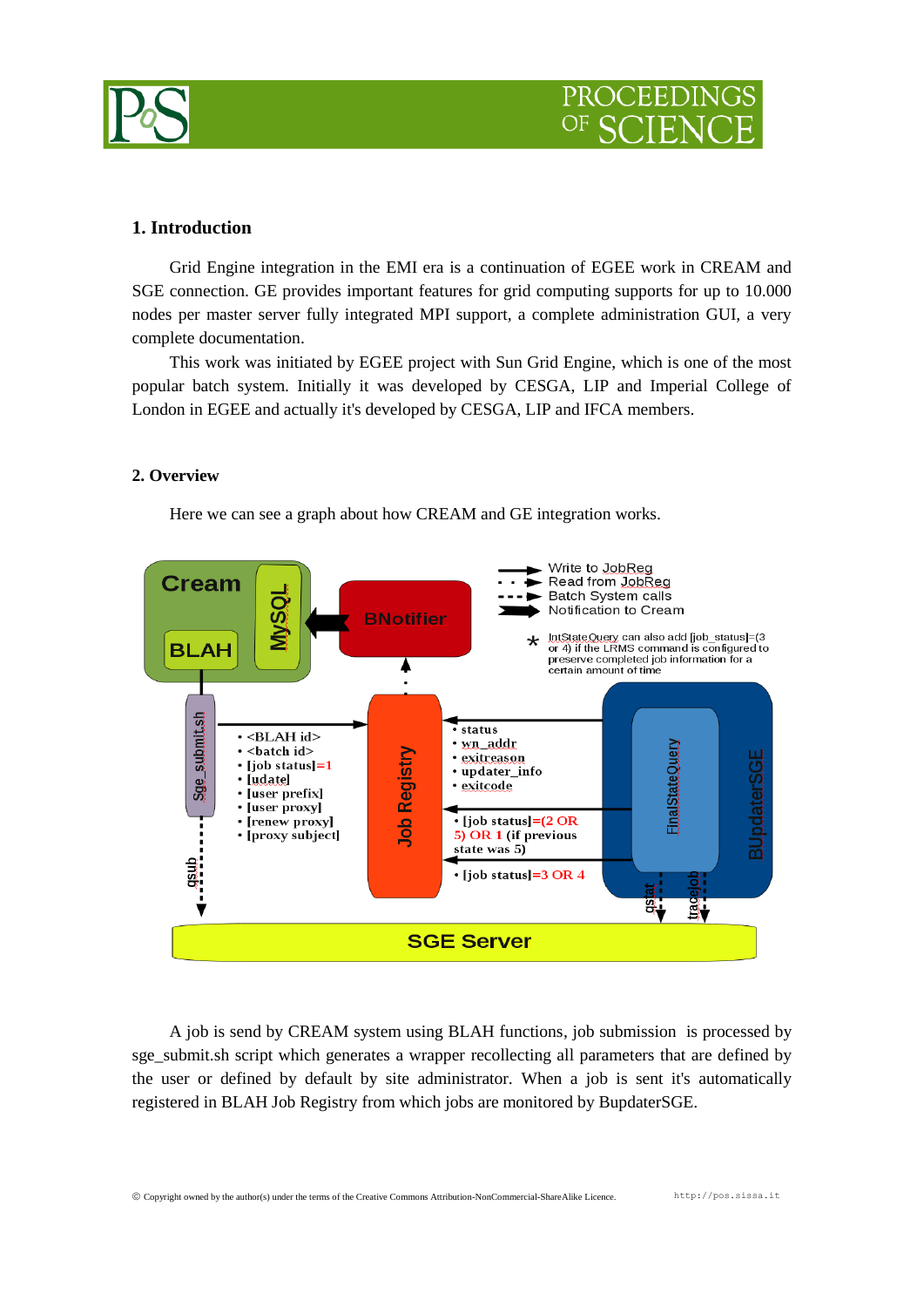

Job changes are detected by BUpdaterSGE daemon, which updates its information in BLAH Job Registry, currently all the job status changes are fixed and all of possibilities are detected correctly. These improves let user get updated about his job status, some delay could appears depending CPU and memory load of CREAM machine, but this delay is at least of 60 seconds when a job is cancelled by security reasons, daemon must be sure than a specific job was really cancelled.

When a new job is finished its information is updated within MySOL database by wrapper launched automatically by BNotifier daemon.

## **3. Work done**

New improvements are now available in production to be used by grid communities: Changes done in BupdaterSGE daemon:

- Memory leaks fixed.
- Problem with job status fixed
- Deleted jobs by admin detected from query waiting and running states
- Resume jobs after held are now detected
- Delay between job status change and detection reduced
- Memory and CPU consumption reduced doing less qstats and qaccts operations to check job stats (about -80%).

In the submit process, support for local attributes from JDL is being implemented: MainMemoryRamSize, MaxWallClockTime and MaxCPUTime. Also is in progress support for: SMPGranularity, WholeNodes and Hostnumber. Those variables are a MPI request to improve MPI support and they appear to be possible get this values in submit process using a PE environment configuration mixed with some parameters and we hope it will be added to sge\_submit.sh.

Main changes done in YAIM ge-utils are related with paths adoption to EMI policies compliant this implying Unix Filesystem Hierarchy Standard (FHS) accordant to installed files. Also some minor bugs were fixed. Package name was also changed from sge-utils to ge-utils. Open Grid Scheduler and Son of Grid Engine are actually supported. Also we are working to include some of these compiled packaged into EPEL repository to improve installation experience.

About the Information System, GLUE1 and GLUE2 are fully supported, one of them or both simultaneous. Also we are working in a new Information System to improve its efficiency, the response time and cpu/memory consume.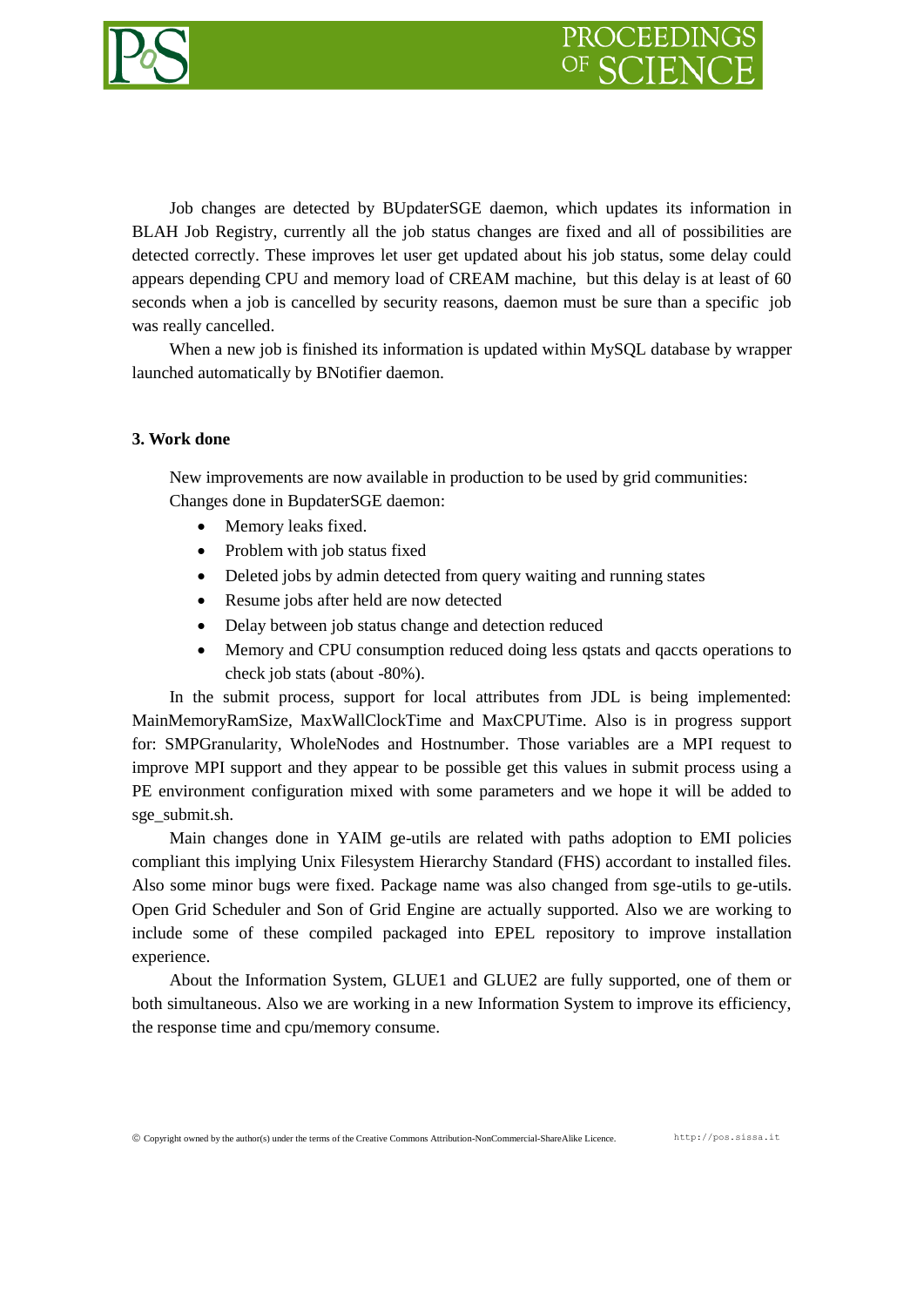

MPI is fully supported now with MPICH/MPICH2 and OpenMPI that are more popular implementations of MPI.

## **4. Future**

GE integration in CREAM is still in development, GE EMI group will improve the submit process to include more functionalities like an own wrapper and addition of Grid Engine specifically options. Some of these new improvements are requested by grid sites and communities to change GE wrappers or include new features. These new requests will be supervised and evaluated by GE EMI team and probably it will be included in future versions.

As example special options of Grid Engine support will be done with a cvs format file, where a site administrator could add his desired valued to modify submit process. This will be included in vqueues.conf file, which let site administrator include values per VO, queue or all to job execution.

Actually Open Grid Scheduler and Son of Grid Engine are very close in functionalities but we want to consider both from now because maybe in a near future one of them will improve more than other, we will try to include Son of Grid Engine rpms packages in EPEL repository soon.

We are also evaluating inclusion of DRMAA to improve response time and avoid incompatibility back with possible future changes in Grid Engine output format. Actually control daemons check normal output and parsed it, but with DRMAA Grid Engine could be directly questioned, also, inclusion of DRMAA could improve response time.

We are working in inclusion of GlueCEPolicyMaxSlotsPerJob publish, as a requirement of EGI VT-MPI.

#### **5. Conclusions**

GE families are mature software for HPC and non HPC environments and a good solution for GRID implementation. Actually is used for lot of sites in the entire world, some of them with an amount of machines working for GRID like Imperial College of London, IN2P3 from France and UK NGIs, University of Edinburgh, CESGA and IFCA in Spain or LIP in Portugal.